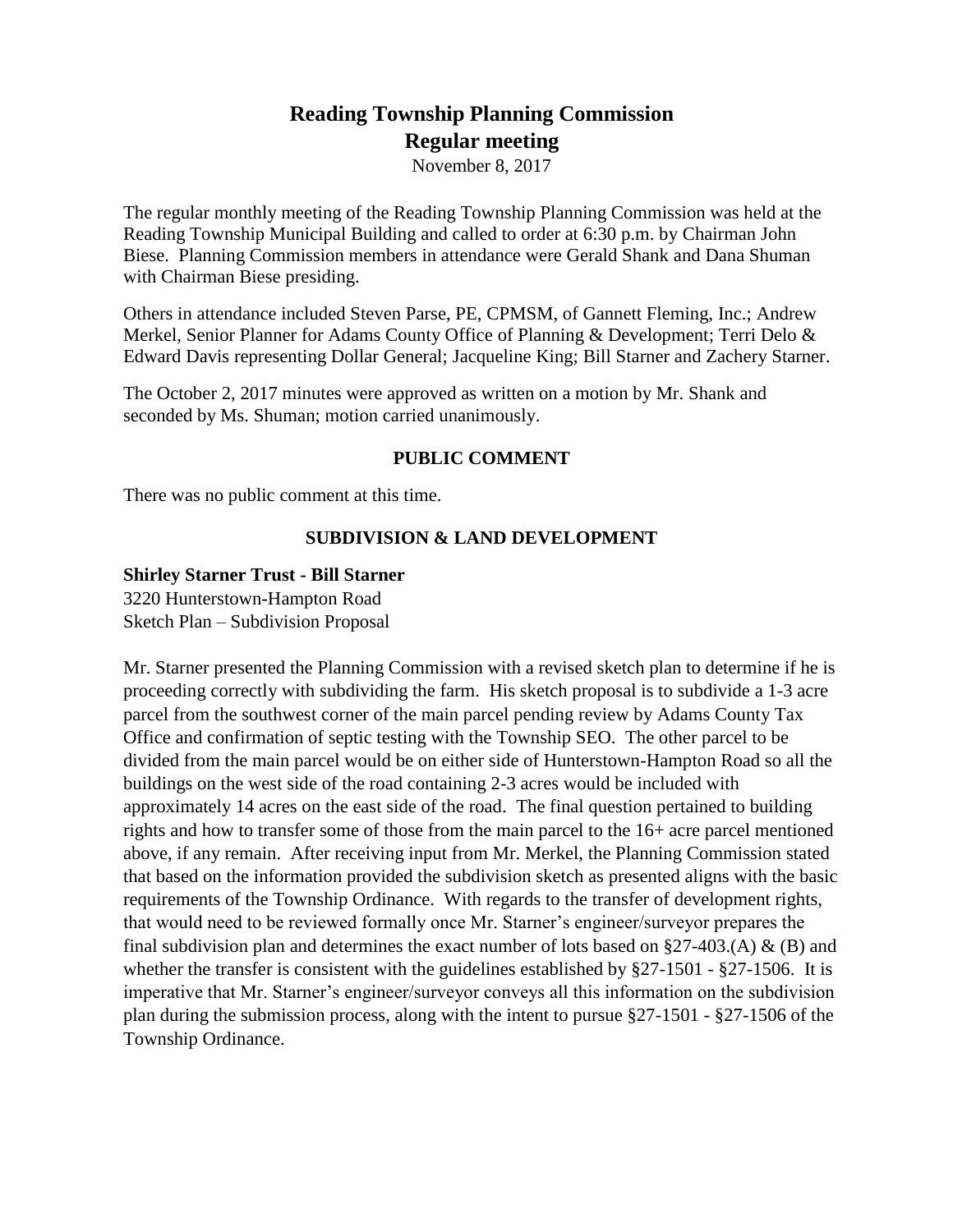**Dollar General #2017-02** 5736 Carlisle Pike Final Land Development Plan

Ms. Delo and Mr. Davis presented the Planning Commission with a revised plan after their TIS Scope meeting with PA Department of Transportation for the Highway Occupancy Permit. It was explained that two of the major revisions included relocating the main entrance to align with the entrance to the Rutter's Farm Store and to eliminate (5) parking spaces from the original plan. In addition to receiving verbal input from Mr. Merkel and Mr. Parse the Planning Commission also received revised comment review letters from Mr. Mains and Land & Sea Services. Mr. Merkel stated all conditions established in the original review letter have been completed to the satisfaction of the County.

After reviewing the comment review letter from Gannet Fleming dated November 2, 2017 and a brief time of discussion the Planning Commission established the following conditions as part of the recommendation for conditional approval:

- 1.  $§22-306.\dot{A}(27) \& (28)$  The plan must be signed prior to approval by the Township. All plans must have original signatures, seals and notarization and include a separate signature block for the Board of Supervisors to sign on each page to facilitate recordation of the final plan with the Adams County Recorder of Deeds Office.
- 2. §22-304.A(35) & §22-306.B(4) A Highway Occupancy Permit from the PA Department of Transportation must be received at the Township office for both the proposed driveway entrance onto Carlisle Pike (SR0094) and the sanitary sewer utility crossing under Carlisle Pike.
- 3. §22-304.B(2) & §22-306.B(4) An NPDES permit (for "Discharge of Stormwater from Construction activities) must be approved by the Adams County Conservation District Office and received by the Township.
- 4. §22-306.B(4) The Reading Township Municipal Authority must provide the Township a Sanitary Sewer Capacity Letter acknowledging sufficient capacity and willingness to provide sanitary sewer for the project.
- 5. §23-502 An Operation and Maintenance Agreement shall be provided for all permanent (Post Construction) stormwater management systems. The Township must receive the executed Operation and Maintenance Agreement after being recorded at the Adams County Recorder of Deeds Office.
- 6. §22-306.B(10) & §22-304.B(21) A Sewage Facilities Planning Module must be approved by the Department of Environmental Protection. Planning Module shall originate with the Township SEO and follow normal review procedure.
- 7. §27-404 The Agricultural Impact statement must be included on the General Notes page of the plan prior to final approval.
- 8. §22-309 The public improvements security cost estimate provided for the proposed water connection and service, sanitary sewer connection, landscaping, erosion control and stormwater management totaling \$115,169.00 pending confirmation of dollar amounts by Reading Township Municipal Authority. To satisfy the completion of improvements and before approval of the final plan a letter of credit, bond or financial security acceptable to the Board of Supervisors must be provided.